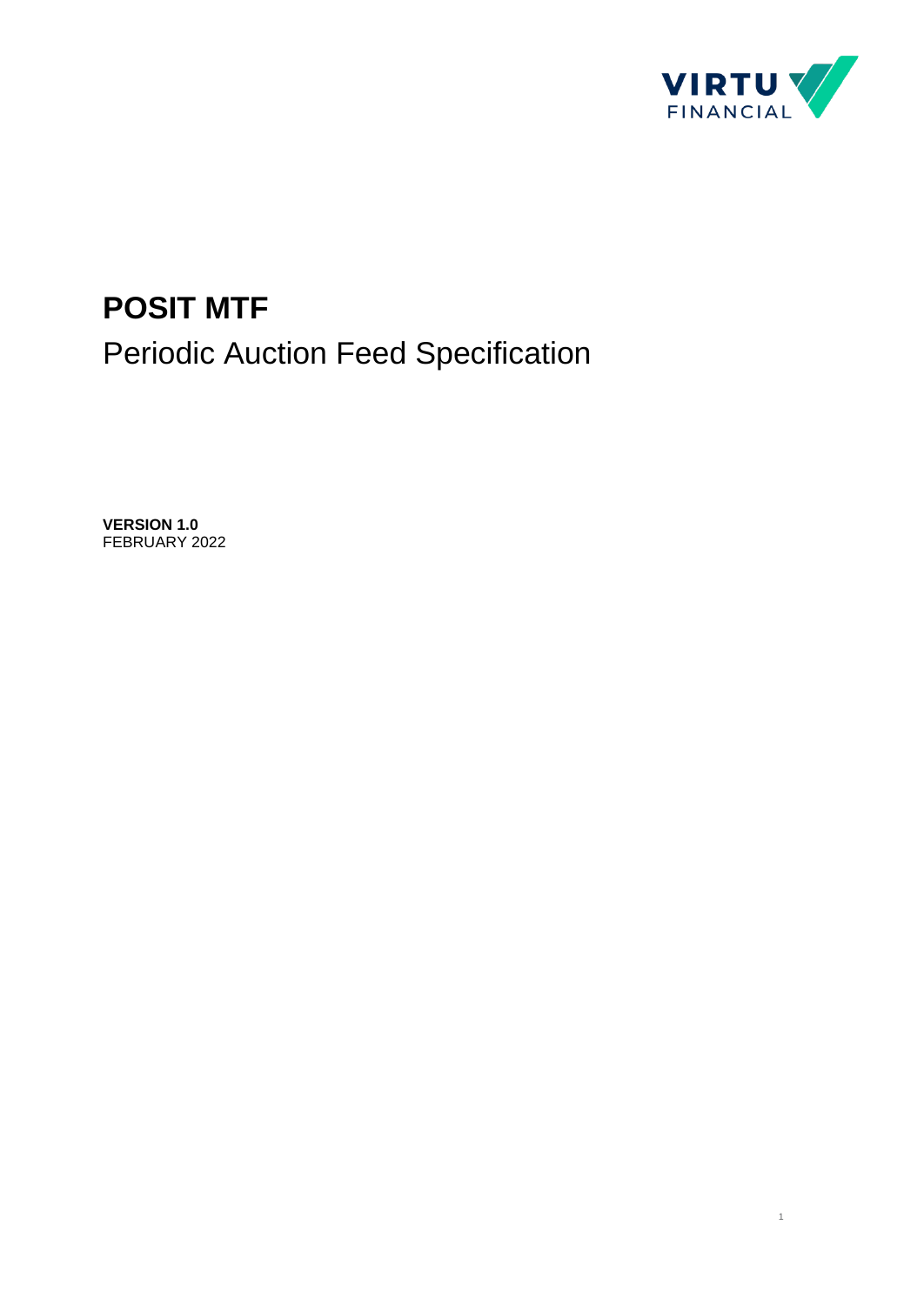

# **Contents**

| 1                       |  |
|-------------------------|--|
| $\overline{2}$          |  |
| 2.1                     |  |
| 2.2                     |  |
| 2.3                     |  |
| 2.4                     |  |
| 2.4.1                   |  |
| 2.4.2                   |  |
| $3^{\circ}$             |  |
| 3.1                     |  |
| $\overline{\mathbf{4}}$ |  |
| 4.1                     |  |
| 4.2                     |  |
| 4.3                     |  |
| 4.4                     |  |
| 4.5                     |  |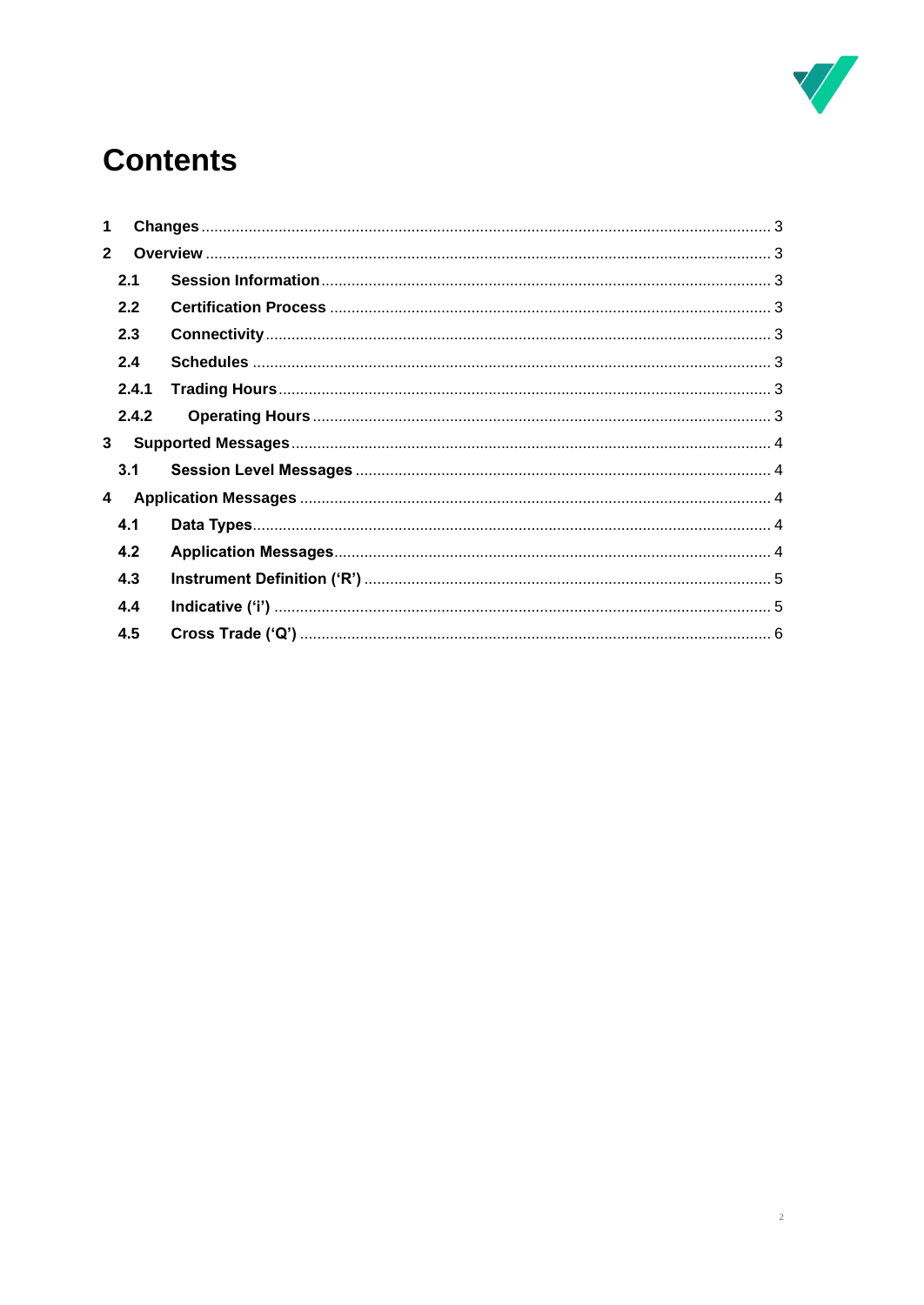

# <span id="page-2-0"></span>**1 Changes**

| <b>Version</b> | <b>Date</b> | <b>Description</b> |
|----------------|-------------|--------------------|
| 1.U            | May 2022    | Initial version    |

## <span id="page-2-1"></span>**2 Overview**

This document provides market data specification for Virtu POSIT Periodic auction data.

### <span id="page-2-2"></span>**2.1 Session Information**

The session allows clients to receive indicative and trade messages for Virtu's POSIT periodic auction universe. The application messages are delivered over a SoupBIN session.

The SoupBIN session replays old messages when a client sends in a login request with sequence number "1". The sequence number in the login response shall be used to differentiate real-time messages with replayed data.

As part of the replay messages, the server will send a InstrumentDefinition message.

### <span id="page-2-3"></span>**2.2 Certification Process**

The certification process involves performing conformance tests designed to show that the client's implementation conforms to the specifications from this document. Virtu provides a UAT environment to allow the client to test and debug their application. Production credentials are provided when the certification testing has completed. Test trades will need to successfully flow through all production trading and clearing systems before full production order flow is permitted.

## <span id="page-2-4"></span>**2.3 Connectivity**

Market Data traffic will be TCP based with server (IP:port) for each binary session.

Clients are required to initiate the Logon sequence. Clients will be logged out at the end of the hours of operation.

#### <span id="page-2-5"></span>**2.4 Schedules**

#### <span id="page-2-6"></span>**2.4.1 Trading Hours**

Europe Equity: 08:00 to 16:30 London time Monday to Friday

#### <span id="page-2-7"></span>**2.4.2 Operating Hours**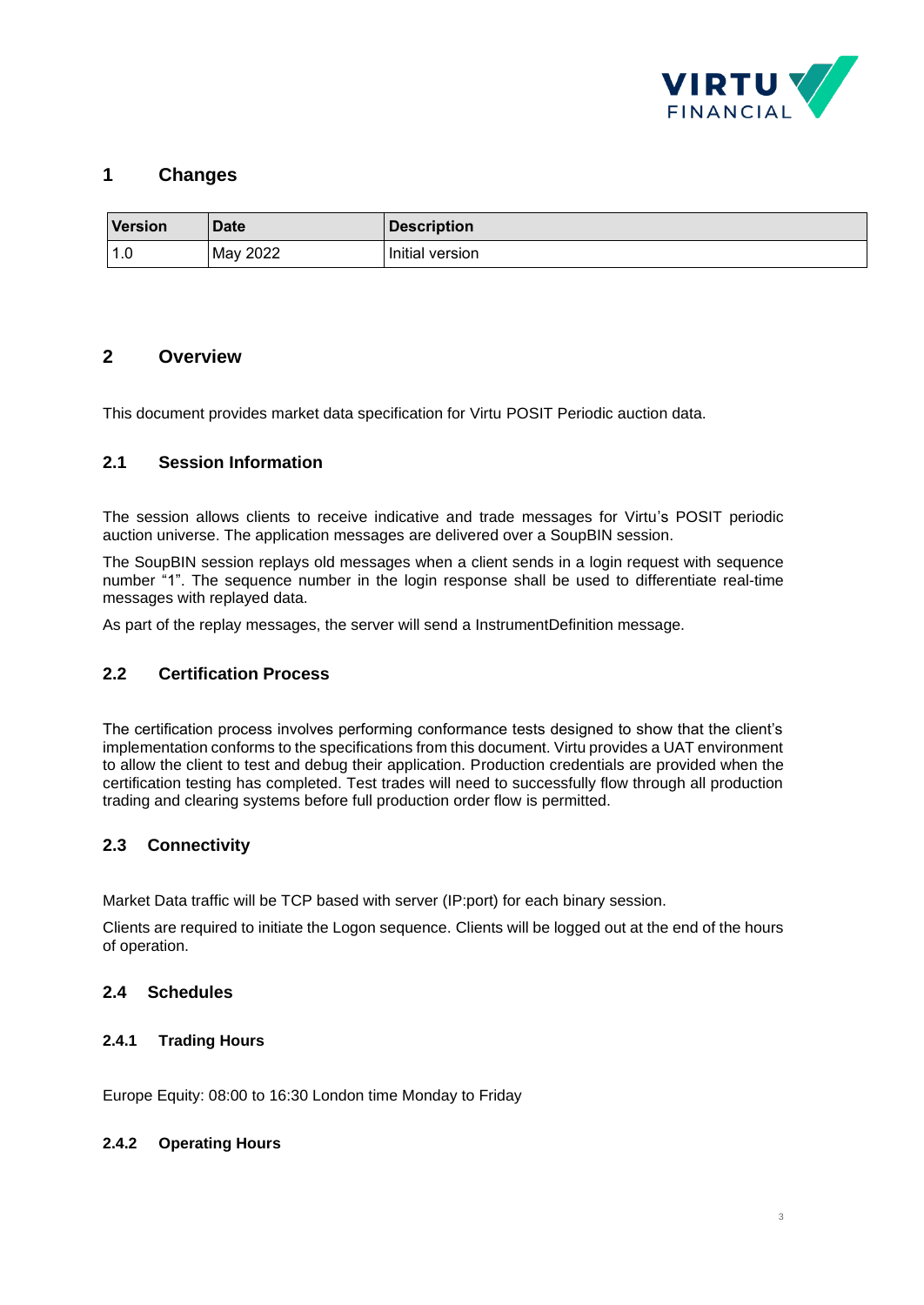

The platform (Production and UAT) is available for connection from 08:00 GMT until 17:00 GMT Monday – Friday.

<span id="page-3-0"></span>UAT trading hours match production-trading hours.

# **3 Supported Messages**

## <span id="page-3-1"></span>**3.1 Session Level Messages**

The following SoupBIN Session messages are supported.

For client to server:

- Login Request
- **Client Heartbeat**
- Logout Request

From server to client:

- Login Accepted
- Login Rejected
- Sequenced Data
- **Server Heartbeat**
- End of Session

For the complete specification of the messages and their workflow, please refer to:

<https://www.nasdaqtrader.com/content/technicalsupport/specifications/dataproducts/soupbintcp.pdf>

Please note that **the SoupBIN protocol employed does allow for retransmission of past packets upon connection**. The server effectively ignores the value of the "Requested Sequence Number" in the Client Login Request message and the server will send a snapshot of all the available instruments once connected.

# <span id="page-3-2"></span>**4 Application Messages**

### <span id="page-3-3"></span>**4.1 Data Types**

All integer fields are **big-endian** binary encoded numbers. Unless otherwise noted, they are unsigned.

All alpha fields are ASCII fields, which are left justified and padded on the right with spaces.

Prices are integer fields, supplied with an associated precision. When converted to a decimal format, prices are in fixed-point format, where the precision defines the number of decimal places. For example, a field flagged as Price (4) has an implied four decimal places.

### <span id="page-3-4"></span>**4.2 Application Messages**

The Virtu POSIT Periodic auction server uses the following messages:

- Instrument Definition('R')
- Indicative ('i')
- Cross Trade('Q')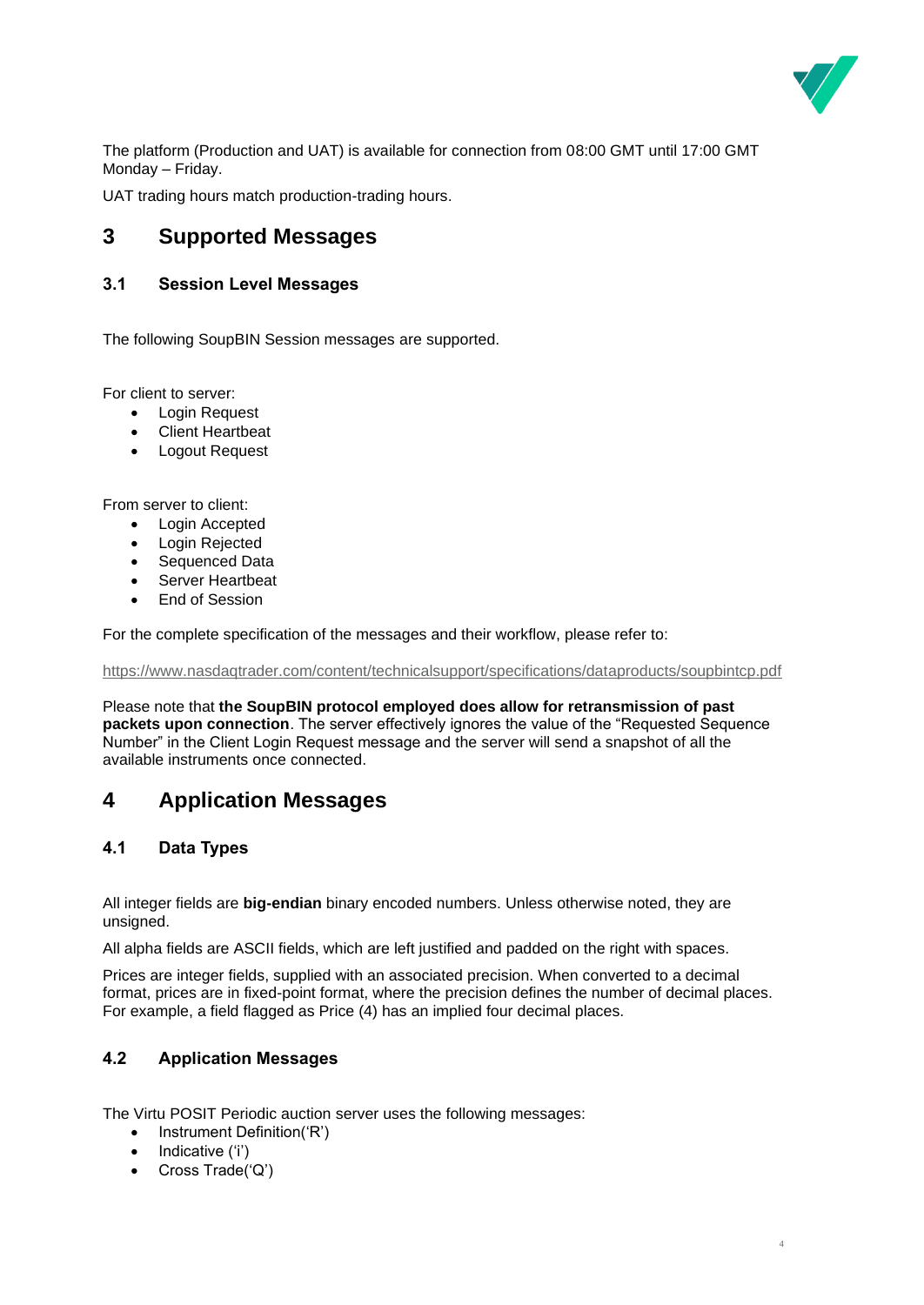

These messages are published when indicatives are received, updated, crossed or cleared.

## <span id="page-4-0"></span>**4.3 Instrument Definition ('R')**

After successful client connection, the server sends instrument definition messages for all active stocks traded on system.

| <b>Name</b>            | <b>Offset</b> | Length         | Value               | <b>Notes</b>            |
|------------------------|---------------|----------------|---------------------|-------------------------|
| Message<br>Length      | 0             | $\overline{2}$ | Unsigned<br>Integer | Message Length          |
| Message<br><b>Type</b> | 2             | 1              | "R"                 | Instrument Definition   |
| Timestamp              | 3             | 8              | Unsigned<br>Integer | Nanoseconds since epoch |
| StockId                | 11            | 4              | Integer             | Stock Id                |
| symbol                 | 15            | 16             | Alphanumeric        | <b>SEDOL</b>            |

### <span id="page-4-1"></span>**4.4 Indicative ('i')**

This message is sent from Virtu to the client to communicate the indicatives price and size for stock.

| <b>Name</b>            | <b>Offset</b> | Length         | Value               | <b>Notes</b>            |
|------------------------|---------------|----------------|---------------------|-------------------------|
| Message<br>Length      | 0             | $\overline{2}$ | Unsigned<br>Integer | Message Length          |
| Message<br><b>Type</b> | 2             | 1              | "i"                 | Indicative              |
| Timestamp              | 3             | 8              | Unsigned<br>Integer | Nanoseconds since epoch |
| Group id               | 11            | 1              | Integer             | Group Id*               |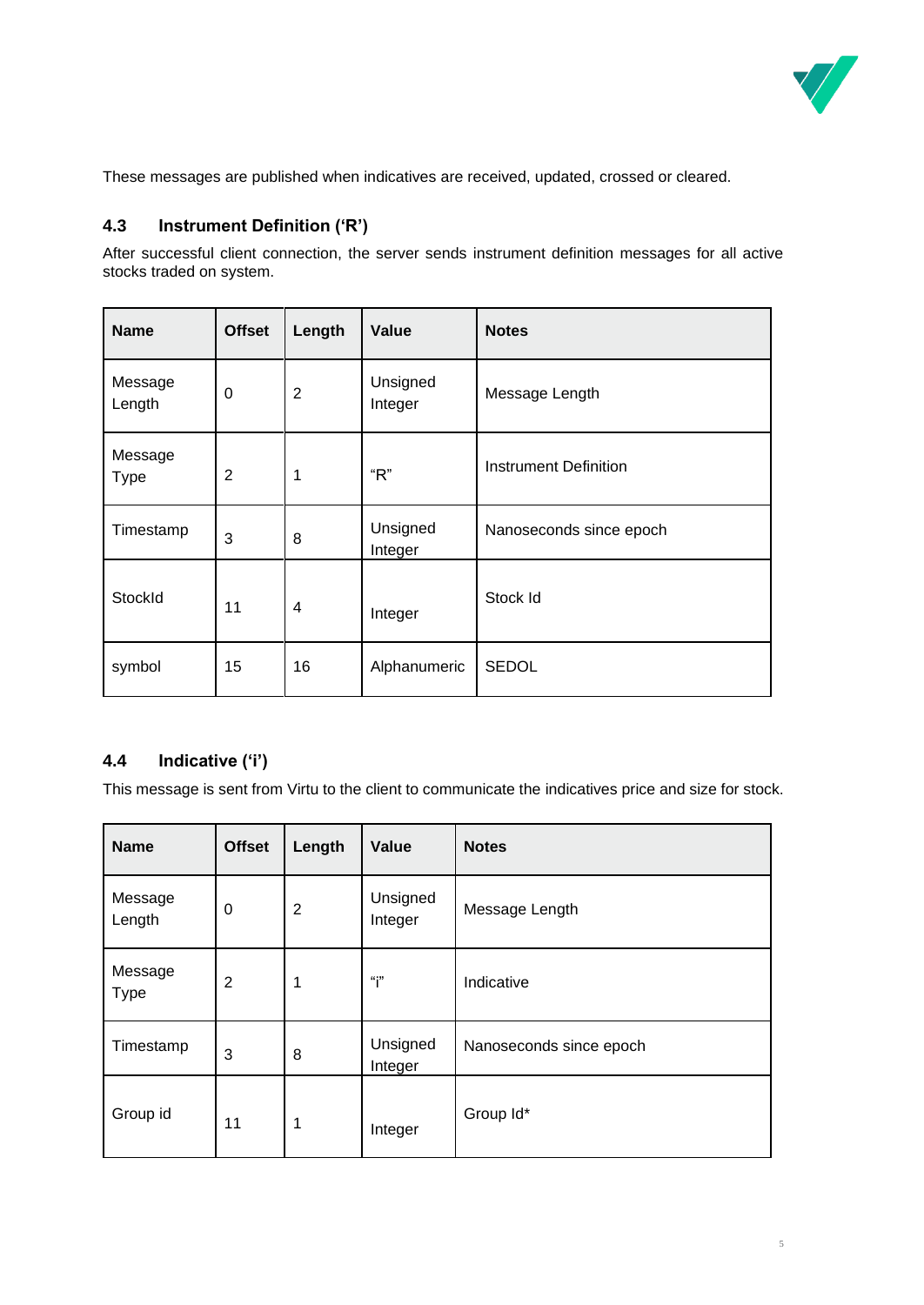

| Venue id             | 12 | 1              | Integer   | Venue Id*                                                                                |
|----------------------|----|----------------|-----------|------------------------------------------------------------------------------------------|
| StockId              | 13 | $\overline{4}$ | Integer   | Stock Id                                                                                 |
| Indicative<br>price  | 17 | 8              | Price (4) | The auction-clearing price as integer with<br>fixed point precision of 4 decimal places. |
| Indicative<br>shares | 25 | $\overline{4}$ | Integer   | The total number of shares that are eligible<br>to match at current indicative price.    |

# <span id="page-5-0"></span>**4.5 Cross Trade ('Q')**

Cross Trade message indicates that Virtu has completed its cross process for specific security.

| <b>Name</b>            | <b>Offset</b>  | Length         | Value               | <b>Notes</b>                                                                  |
|------------------------|----------------|----------------|---------------------|-------------------------------------------------------------------------------|
| Message<br>Length      | 0              | $\overline{2}$ | Unsigned<br>Integer | Message Length                                                                |
| Message<br><b>Type</b> | $\overline{2}$ | 1              | " $Q$ "             | Cross Trade                                                                   |
| Timestamp              | 3              | 8              | Unsigned<br>Integer | Nanoseconds since epoch                                                       |
| Group Id               | 11             | 1              | Integer             | Group Id*                                                                     |
| Venue Id               | 12             | 1              | Integer             | Venue Id*                                                                     |
| StockId                | 13             | $\overline{4}$ | Integer             | Stock Id                                                                      |
| Price                  | 17             | 8              | Integer             | The trade price as integer with fixed point<br>precision of 4 decimal places. |
| Execution<br>quantity  | 25             | $\overline{4}$ | Unsigned<br>Integer | The number of shares matched in the<br>cross                                  |